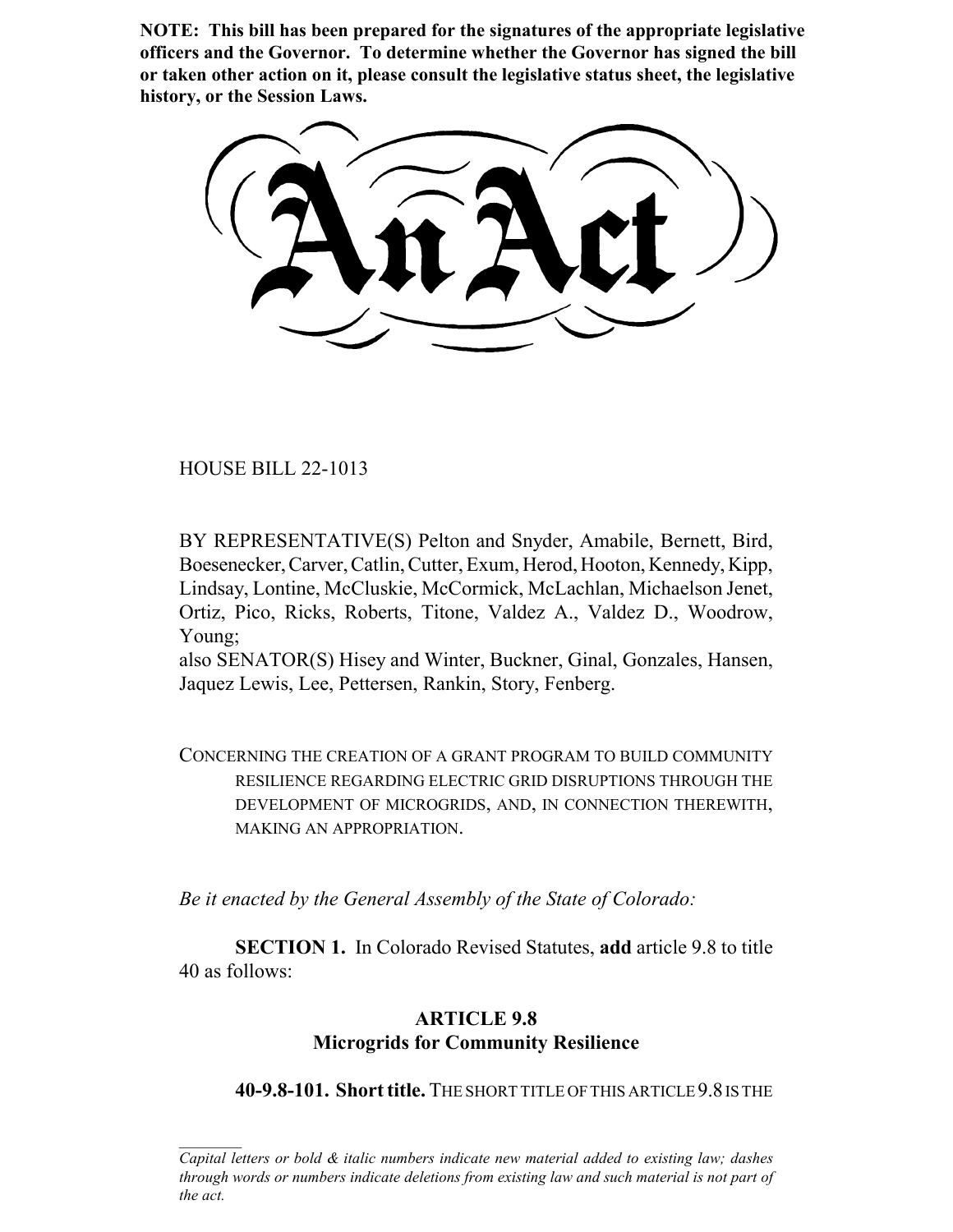"MICROGRIDS FOR COMMUNITY RESILIENCE ACT".

**40-9.8-102. Legislative declaration.** (1) THE GENERAL ASSEMBLY HEREBY FINDS AND DECLARES THAT:

(a) SEVERE WEATHER OR NATURAL DISASTER EVENTS CAN AFFECT AN ELECTRIC UTILITY'S ABILITY TO DELIVER UNINTERRUPTED ELECTRICITY THROUGHOUT ITS SERVICE TERRITORY, PARTICULARLY IN RURAL AREAS;

(b) IN THE RURAL AREAS OF THE STATE IN WHICH MANY COOPERATIVE ELECTRIC ASSOCIATIONS OPERATE, INTERRUPTIONS IN THE DELIVERY OF ELECTRIC SERVICE PRESENT SIGNIFICANT THREATS TO THE COMMUNITY ANCHOR INSTITUTIONS LOCATED IN THOSE AREAS;

(c) USE OF MICROGRIDS CAN HELP INCREASE A COMMUNITY'S RESILIENCE REGARDING SEVERE WEATHER OR NATURAL DISASTER EVENTS THAT CAN AFFECT THE ELECTRIC GRID BY PROVIDING THE COMMUNITY WITH AN ALTERNATIVE, RELIABLE SOURCE OF ELECTRICITY THAT IS NOT DEPENDENT ON THE ELECTRIC GRID;

(d) MANY RURAL COMMUNITIES LACK THE RESOURCES NECESSARY TO DEVELOP MICROGRIDS; AND

(e) THROUGH GRANTS MADE TO COOPERATIVE ELECTRIC ASSOCIATIONS AND MUNICIPALLY OWNED UTILITIES, ASSOCIATIONS AND MUNICIPALLY OWNED UTILITIES CAN INVEST IN MICROGRID RESOURCES IN ELIGIBLE RURAL COMMUNITIES WITHIN THEIR SERVICE TERRITORIES THAT ARE AT SIGNIFICANT RISK OF SEVERE WEATHER OR NATURAL DISASTER EVENTS.

**40-9.8-103. Definitions - rules.** AS USED IN THIS ARTICLE 9.8, UNLESS THE CONTEXT OTHERWISE REQUIRES:

- (1) "COMMUNITY ANCHOR INSTITUTION" MEANS A:
- (a) SCHOOL, AS DEFINED IN SECTION 24-37.5-902 (10);
- (b) LIBRARY;
- (c) HOSPITAL OR OTHER HEALTH-CARE FACILITY LICENSED OR

PAGE 2-HOUSE BILL 22-1013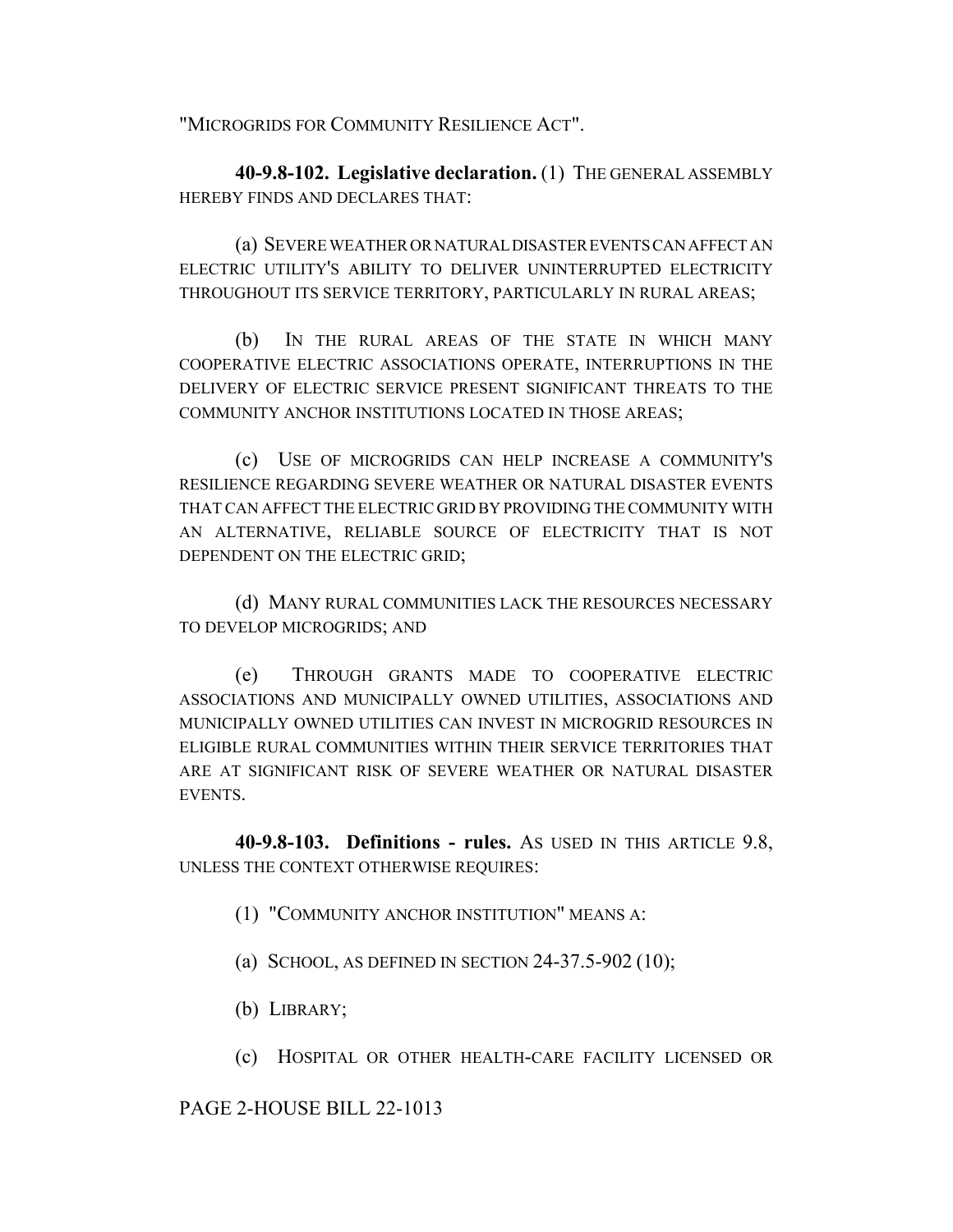CERTIFIED PURSUANT TO SECTION 25-1.5-103;

(d) LAW ENFORCEMENT, EMERGENCY MEDICAL SERVICE PROVIDER, OR OTHER PUBLIC SAFETY AGENCY;

(e) GOVERNMENT OFFICE;

(f) COMMUNITY ORGANIZATION FACILITY AT WHICH SERVICES TO AT-RISK POPULATIONS SUCH AS INCOME-ELIGIBLE HOUSEHOLDS, SENIORS, OR UNHOUSED PERSONS ARE PROVIDED; OR

(g) OTHER CRITICAL COMMUNITY SERVICE FACILITIES, AS DETERMINED BY THE DEPARTMENT BY POLICY.

(2) "COOPERATIVE ELECTRIC ASSOCIATION" OR "ASSOCIATION" HAS THE MEANING SET FORTH IN SECTION 40-9.5-102 (1).

(3) "DEPARTMENT" MEANS THE DEPARTMENT OF LOCAL AFFAIRS CREATED IN SECTION 24-1-125.

(4) "DISTRIBUTED ENERGY RESOURCE" MEANS AN ELECTRIC GENERATION RESOURCE, INCLUDING A RENEWABLE ENERGY RESOURCE OR RENEWABLE ENERGY STORAGE, THAT IS LOCATED ON A PROPERTY WITHIN AN ELECTRIC UTILITY'S SERVICE TERRITORY AND THAT IS INTERCONNECTED TO THE ELECTRIC GRID.

(5) "DIVISION" MEANS THE DIVISION OF LOCAL GOVERNMENT CREATED IN SECTION 24-32-103.

(6) "ELIGIBLE RURAL COMMUNITY" MEANS A RURAL COMMUNITY:

(a) THAT IS AT SIGNIFICANT RISK OF EXPERIENCING SEVERE WEATHER OR NATURAL DISASTER EVENTS; AND

(b) IN WHICH ONE OR MORE COMMUNITY ANCHOR INSTITUTIONS ARE LOCATED.

(7) "ENERGY OFFICE" MEANS THE COLORADO ENERGY OFFICE CREATED IN SECTION 24-38.5-101.

PAGE 3-HOUSE BILL 22-1013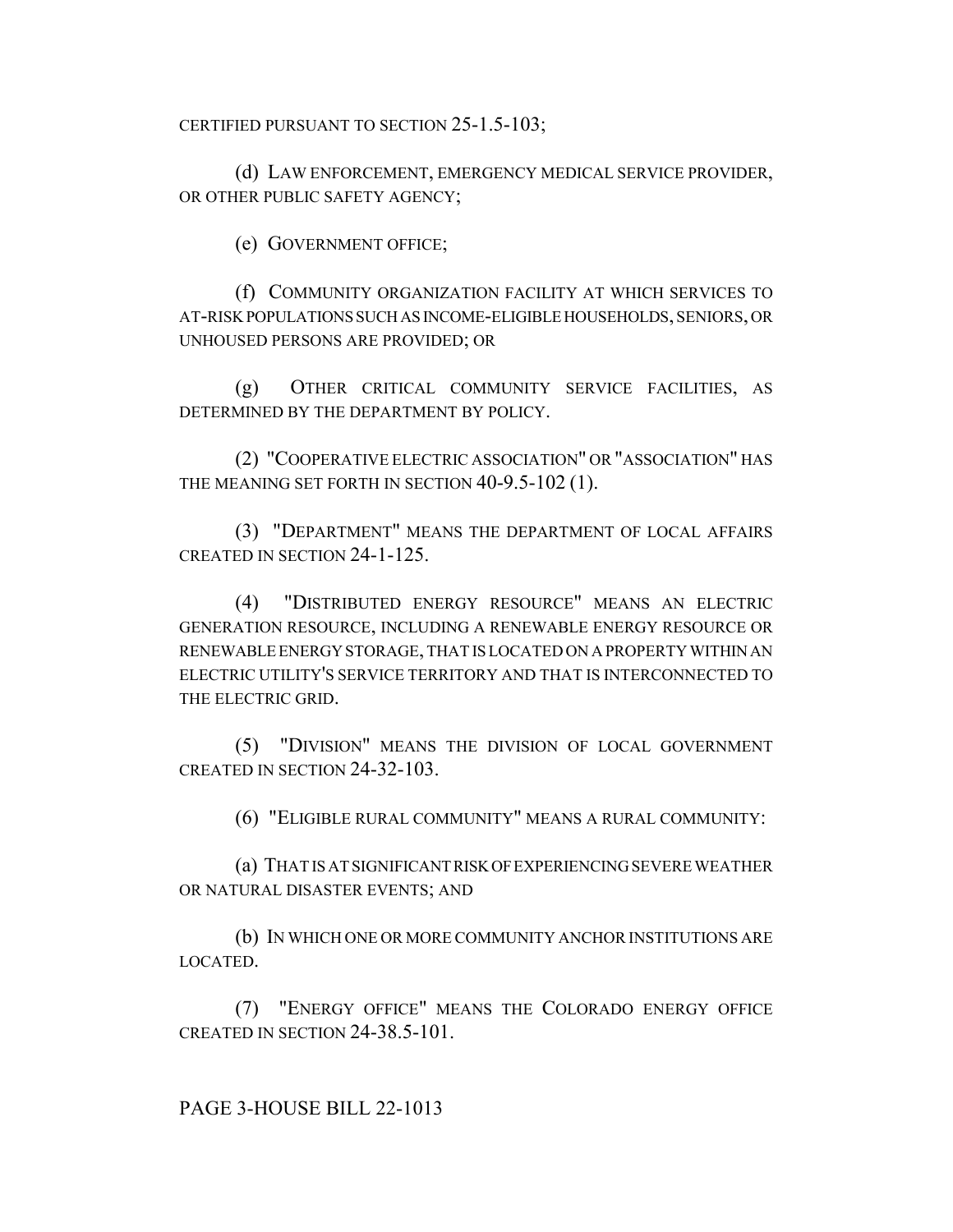(8) "GRANT PROGRAM" MEANS THE MICROGRIDS FOR COMMUNITY RESILIENCE GRANT PROGRAM CREATED IN SECTION 40-9.8-104 (1)(a).

(9) "ISLAND MODE" MEANS AN ELECTRIC GENERATION SYSTEM THAT IS NOT CONNECTED TO THE ELECTRIC GRID AND CAN OPERATE INDEPENDENT OF THE GRID.

(10) "MICROGRID" MEANS A GROUP OF INTERCONNECTED ELECTRIC LOADS AND DISTRIBUTED ENERGY RESOURCES WITH CLEARLY DEFINED ELECTRICAL BOUNDARIES THAT:

(a) FUNCTIONS AS A SINGLE, CONTROLLABLE ENTITY WITH RESPECT TO THE ELECTRIC GRID; AND

(b) CAN BE CONNECTED TO OR DISCONNECTED FROM THE ELECTRIC GRID TO ENABLE IT TO OPERATE EITHER IN GRID-CONNECTED MODE OR IN ISLAND MODE.

(11) "OFFICE" MEANS THE COLORADO RESILIENCY OFFICE CREATED IN SECTION 24-32-121.

(12) "RENEWABLE ENERGY" HAS THE MEANING SET FORTH IN SECTION 40-1-102 (11).

(13) "RENEWABLE ENERGY STORAGE" MEANS AN ENERGY STORAGE SYSTEM, AS DEFINED IN SECTION 40-2-130 (2)(a).

(14) "SEVERE WEATHER OR NATURAL DISASTER EVENTS" INCLUDES, BUT IS NOT LIMITED TO, SNOWSTORMS, FREEZES, WILDFIRES, TORNADOES, HIGH WINDS, AND FLOODS.

**40-9.8-104. Microgrids for community resilience grant program - creation - grant application process - report - repeal.** (1) (a) (I) THE MICROGRIDS FOR COMMUNITY RESILIENCE GRANT PROGRAM IS HEREBY CREATED IN THE DIVISION TO PROVIDE GRANTS FOR COOPERATIVE ELECTRIC ASSOCIATIONS AND MUNICIPALLY OWNED UTILITIES TO PURCHASE MICROGRID RESOURCES FOR ELIGIBLE RURAL COMMUNITIES LOCATED WITHIN THEIR SERVICE TERRITORIES. THE DIVISION, IN COLLABORATION WITH THE OFFICE AND ENERGY OFFICE, SHALL AWARD GRANTS FROM THE MONEY THAT THE GENERAL ASSEMBLY APPROPRIATES TO THE DEPARTMENT FOR USE BY

PAGE 4-HOUSE BILL 22-1013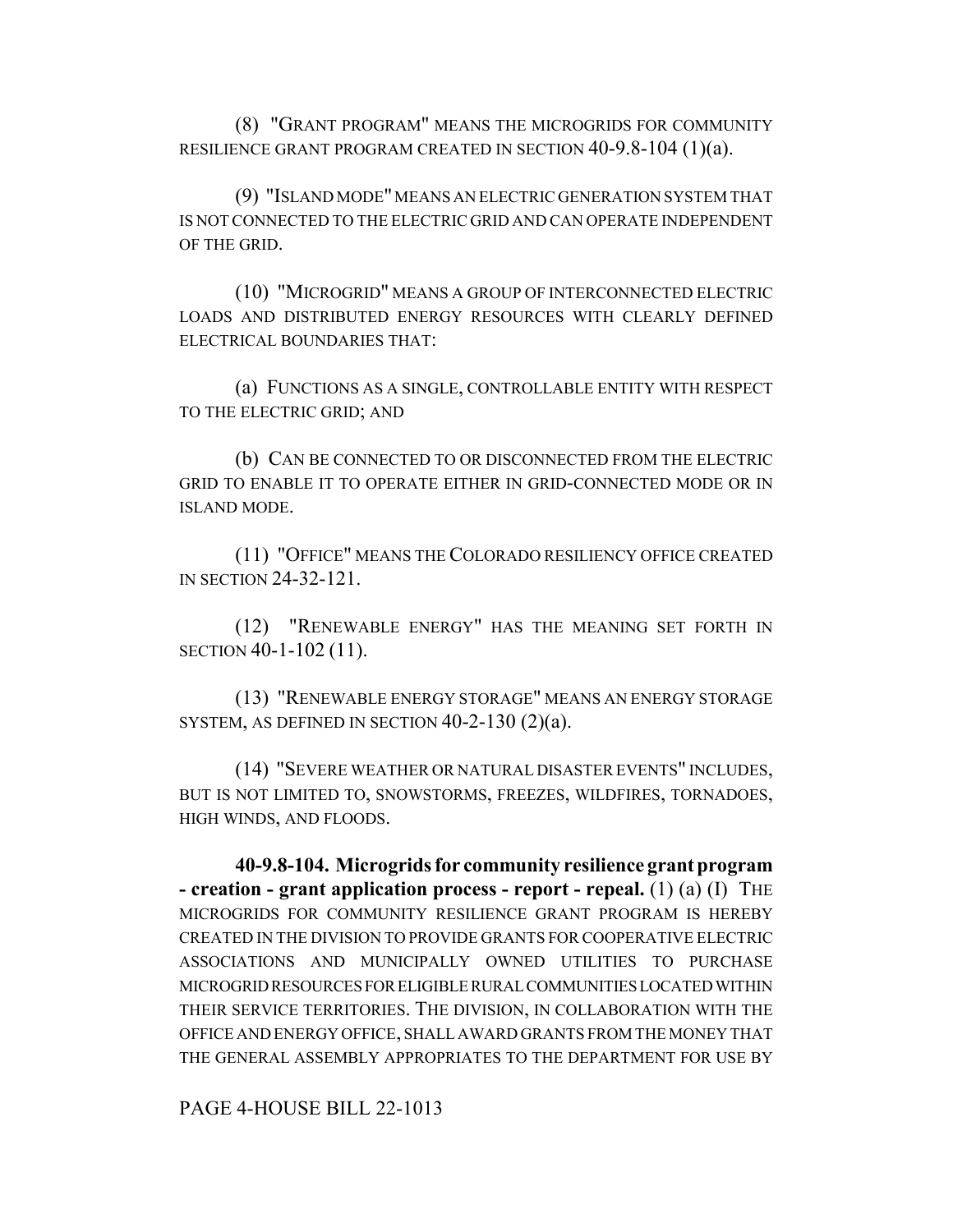THE DIVISION FOR THE GRANT PROGRAM, AS WELL AS ANY MONEY RECEIVED FROM FEDERAL SOURCES THAT MAY BE USED FOR THE GRANT PROGRAM.THE DEPARTMENT MAY APPLY FOR, RECEIVE, AND DISTRIBUTE FEDERAL MONEY FOR THE GRANT PROGRAM, AND MAY SEEK, ACCEPT, AND EXPEND GIFTS, GRANTS, AND DONATIONS FROM PRIVATE AND PUBLIC RESOURCES.

(II) IN ADDITION TO COLLABORATING WITH THE DIVISION REGARDING THE AWARDING OF GRANTS PURSUANT TO SUBSECTION  $(1)(a)(I)$  OF THIS SECTION, THE ENERGY OFFICE SHALL ADVISE THE DIVISION ON CRITERIA TO CONSIDER IN AWARDING GRANTS, REVIEW COPIES OF GRANT APPLICATIONS, AND ADVISE THE DIVISION BASED ON THE ENERGY OFFICE'S REVIEW OF THE GRANT APPLICATIONS.

(III) THE DIVISION, OFFICE, ENERGY OFFICE, AND DEPARTMENT MAY USE A PORTION OF THE GRANT PROGRAM MONEY FOR ADMINISTRATIVE PURPOSES IN AN AMOUNT NOT TO EXCEED THE AMOUNT OF MONEY REQUIRED TO COVER THEIR DIRECT AND INDIRECT COSTS IN ADMINISTERING THE GRANT PROGRAM.

(b) TO ADMINISTER THE GRANT PROGRAM, THE DIVISION, IN COLLABORATION WITH THE OFFICE AND THE ENERGY OFFICE, SHALL DEVELOP A GRANT APPLICATION PROCESS AND, ON OR BEFORE JANUARY 1, 2023, POST INFORMATION ABOUT THE PROCESS, INCLUDING ANY APPLICATION FORM DEVELOPED AND DEADLINES SET, ON THE DEPARTMENT'S WEBSITE. THE DIVISION SHALL BEGIN ACCEPTING APPLICATIONS AFTER IT POSTS THE INFORMATION ABOUT THE APPLICATION PROCESS ON THE DEPARTMENT'S WEBSITE. THE DIVISION SHALL CONTINUE TO ACCEPT APPLICATIONS UNTIL ALL OF THE GRANT MONEY IS AWARDED.

(c) ONLY COOPERATIVE ELECTRIC ASSOCIATIONS AND MUNICIPALLY OWNED UTILITIES THAT SERVE ELIGIBLE RURAL COMMUNITIES ARE ELIGIBLE TO APPLY FOR A GRANT UNDER THE GRANT PROGRAM.

(2) AS PART OF ITS GRANT APPLICATION, AN APPLICANT MUST:

(a) IDENTIFY ONE OR MORE ELIGIBLE RURAL COMMUNITIES WITHIN THE APPLICANT'S SERVICE TERRITORY FOR WHICH THE APPLICANT PLANS TO UTILIZE MICROGRID RESOURCES TO INCREASE THE COMMUNITY'S RESILIENCE REGARDING INTERRUPTIONS TO THE ELECTRIC GRID THAT CAN BE CAUSED BY SEVERE WEATHER OR NATURAL DISASTER EVENTS; AND

PAGE 5-HOUSE BILL 22-1013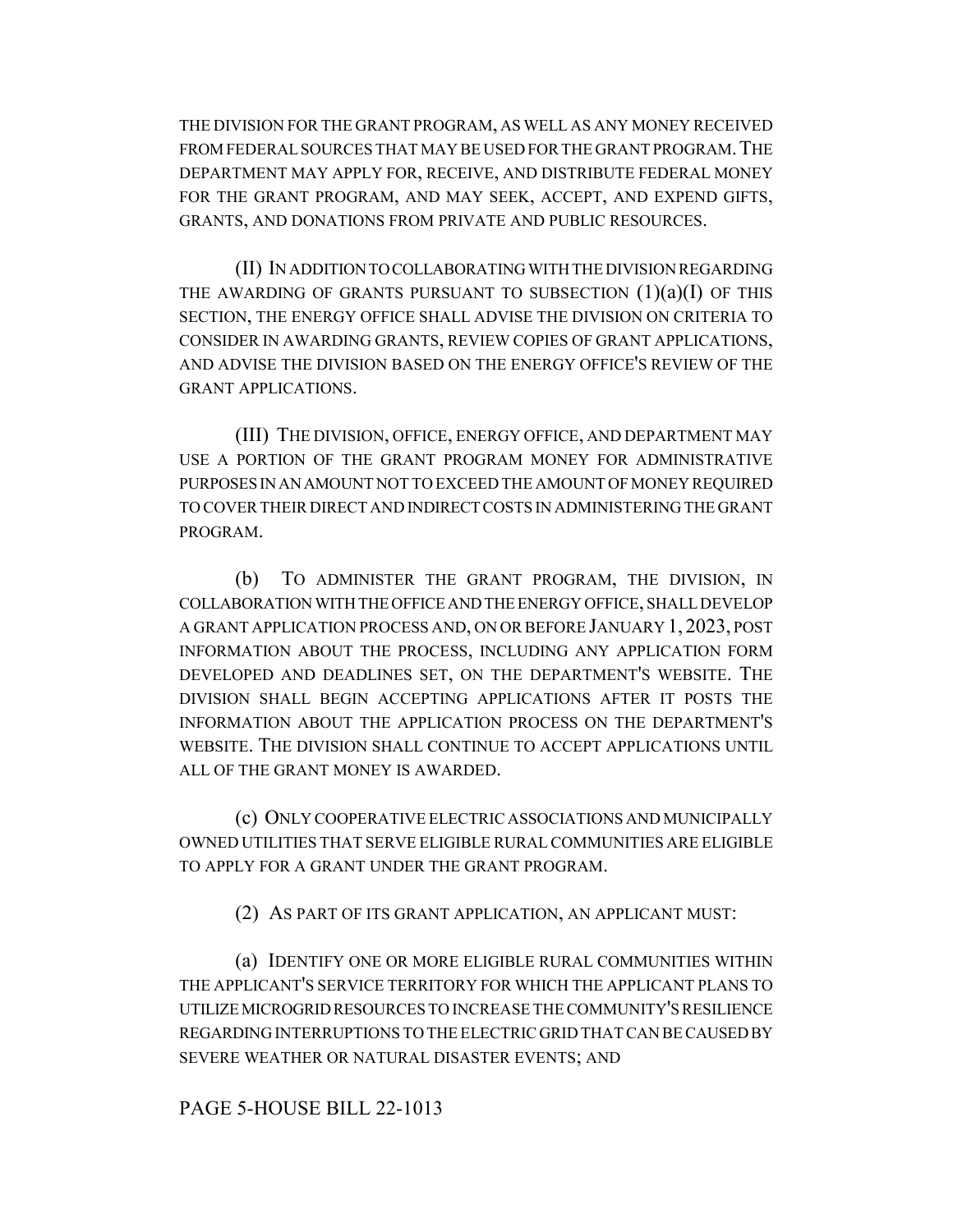(b) SUBMIT WITH THE APPLICATION A PLAN DETAILING HOW THE APPLICANT WILL UTILIZE MICROGRID RESOURCES IN ONE OR MORE ELIGIBLE RURAL COMMUNITIES IDENTIFIED IN THE APPLICATION PURSUANT TO SUBSECTION  $(2)(a)$  OF THIS SECTION.

(3) IN AWARDING GRANTS, THE DIVISION, IN COLLABORATION WITH THE OFFICE AND ENERGY OFFICE, SHALL CONSIDER THE FOLLOWING WITH REGARD TO ONE OR MORE ELIGIBLE RURAL COMMUNITIES THAT AN APPLICANT IDENTIFIES IN ITS GRANT PROGRAM APPLICATION:

(a) EACH ELIGIBLE RURAL COMMUNITY'S DEGREE OF EXPOSURE TO SEVERE WEATHER OR NATURAL DISASTER EVENTS;

(b) THE NATURE OF EACH ELIGIBLE RURAL COMMUNITY'S INTERESTS THAT ARE AT RISK FROM SEVERE WEATHER OR NATURAL DISASTER EVENTS;

(c) THE AVAILABILITY OF ALTERNATIVE RESOURCES TO MEET THE NEEDS OF EACH ELIGIBLE RURAL COMMUNITY IF FACED WITH A SEVERE WEATHER OR NATURAL DISASTER EVENT;

(d) THE OPPORTUNITY FOR THE UTILITY TO PROMOTE ENERGY EFFICIENCY AND DEMAND-SIDE MANAGEMENT PROGRAMS; AND

(e) THE FINANCIAL RESOURCES OF EACH ELIGIBLE RURAL COMMUNITY TO MITIGATE THE RISKS.

(4) IN AWARDING GRANTS, THE DIVISION, IN COLLABORATION WITH THE OFFICE AND ENERGY OFFICE, SHALL PRIORITIZE MICROGRIDS WITH A HIGHER RELIANCE ON NONFOSSIL-FUEL-BASED GENERATION.

(5) ON OR BEFORE DECEMBER 1, 2023, AND ON OR BEFORE DECEMBER 1 OF EACH YEAR THEREAFTER, THE DIVISION SHALL SUBMIT A REPORT SUMMARIZING THE GRANTS AWARDED IN THE PREVIOUS TWELVE MONTHS THROUGH THE GRANT PROGRAM, INCLUDING:

(a) THE NUMBER OF GRANTS AWARDED; AND

(b) FOR EACH GRANT AWARDED:

(I) THE AMOUNT AWARDED;

## PAGE 6-HOUSE BILL 22-1013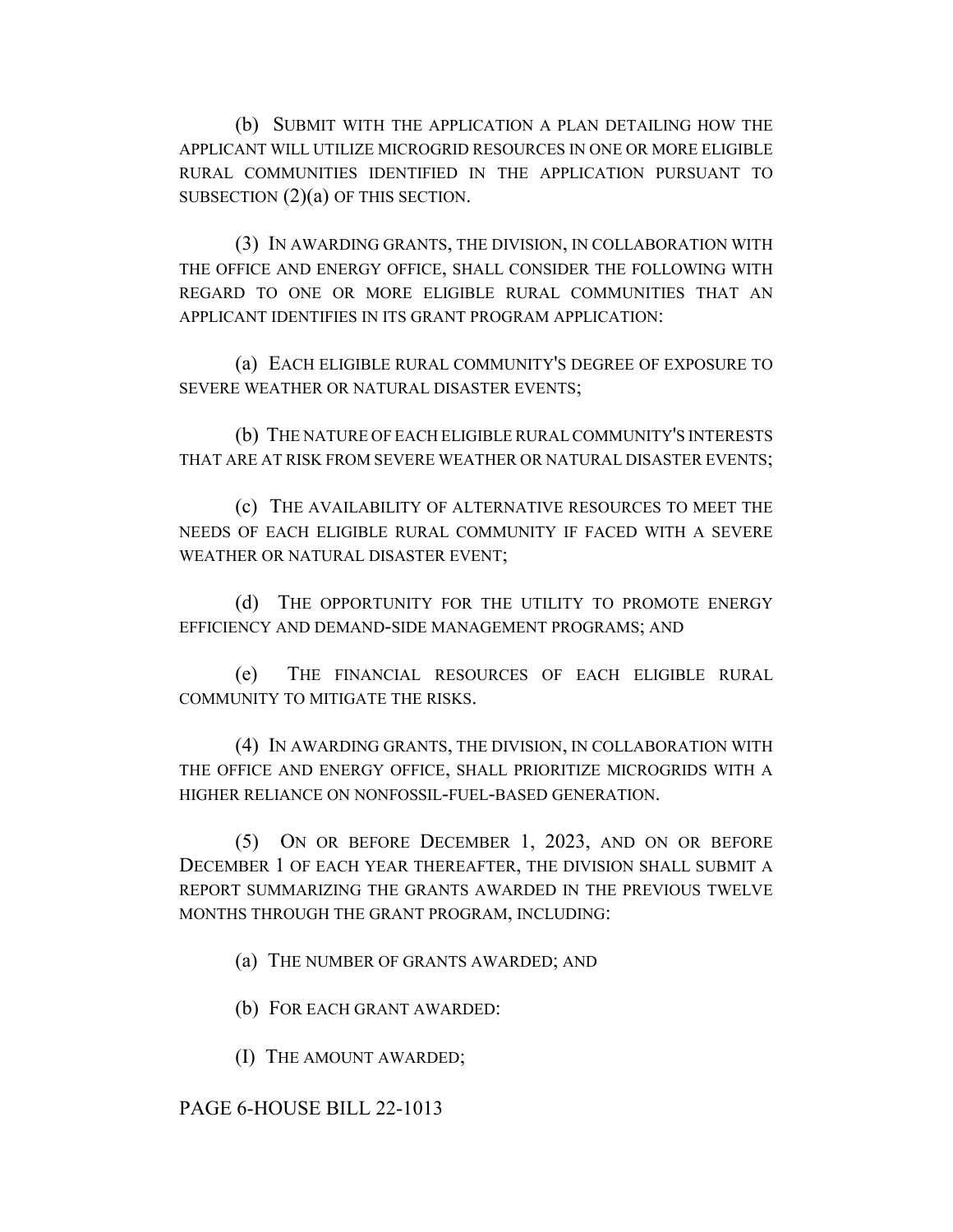(II) THE LOCATION OF THE ELIGIBLE RURAL COMMUNITY OR COMMUNITIES FOR WHICH THE GRANT WILL BE USED; AND

(III) INFORMATION CONCERNING THE GRANTEE'S PROGRESS IN DEVELOPING MICROGRID RESOURCES, INCLUDING A DESCRIPTION OF THE MICROGRID RESOURCES BEING DEVELOPED AND THE KILOWATT-HOURS THAT THE MICROGRID RESOURCES ARE OR WILL BE CAPABLE OF GENERATING.

(6) THE DIVISION SHALL PUBLISH THE ANNUAL REPORT ON THE DEPARTMENT'S WEBSITE AND FURNISH COPIES OF THE REPORT TO THE HOUSE OF REPRESENTATIVES ENERGY AND ENVIRONMENT COMMITTEE AND THE SENATE TRANSPORTATION AND ENERGY COMMITTEE, OR THEIR SUCCESSOR COMMITTEES.

(7) THIS SECTION IS REPEALED, EFFECTIVE SEPTEMBER 1, 2026.

**SECTION 2. Appropriation.** (1) For the 2022-23 state fiscal year, \$3,500,000 is appropriated to the department of local affairs for use by the division of local government. This appropriation is from the general fund, and is based on an assumption that the division will require an additional 1.6 FTE. To implement this act, the division may use this appropriation for microgrids for community resilience grant program. Any money appropriated in this subsection (1) that is not expended prior to July 1, 2023, is further appropriated for the 2023-24, 2024-25, and 2025-26 state fiscal years for the same purpose.

(2) For the 2022-23 state fiscal year, \$20,713 is appropriated to the office of the governor for use by the Colorado energy office. This appropriation is from the General Fund and is based on an assumption that the office will require an additional 0.2 FTE. To implement this act, the office may use this appropriation for program administration.

**SECTION 3. Act subject to petition - effective date.** This act takes effect at 12:01 a.m. on the day following the expiration of the ninety-day period after final adjournment of the general assembly; except that, if a referendum petition is filed pursuant to section 1 (3) of article V of the state constitution against this act or an item, section, or part of this act within such period, then the act, item, section, or part will not take effect unless approved by the people at the general election to be held in